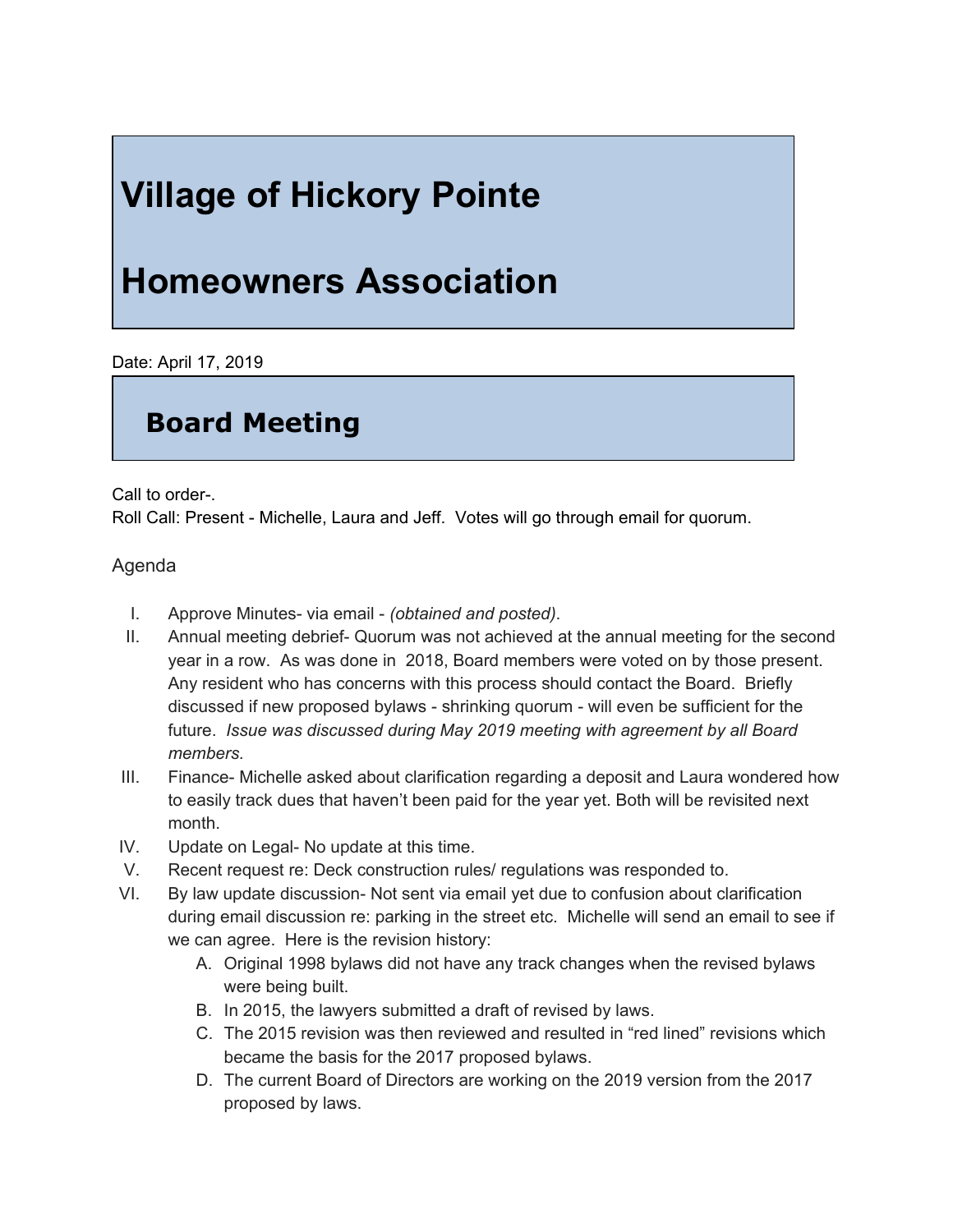- E. This will be verified and clarified with all Board members.
- VII. Quotes for Catch Basins- Jeff reviewed quotes-
	- A. Iron Creek \$6,000 quote for 30 catch basins in the streets including disposals. Additional "off street" catch basins (probably about 15 of them) will be cleaned based on the \$200/hour rate. Board requested knowing the standard equipment and hourly labor rate for repair process. Board also is inclined to do the on street catch basins, then reviewing repair costs and deciding upon off street catch basins after we understand quotes for on street repairs. This will help prioritize to do list.
	- B. Metro Sewer Cleaners 30 catch basins (roadways) \$5320 + \$900 disposal fee. Off street catch basins will be at \$365.00/hour plus \$200 for 100' of flex hose.
	- C. Laura and Michelle are inclined to go with Iron Creek based on answers to questions. Michelle will email Board members for final vote.

VIII. Quotes for Bituminous paths- Jeff reviewed quotes:

- A. Bush Brothers quote based on 8' wide paths (this is all they will do) including an 80' length repairing a longer path that is currently 6' wide. Suggesting an unusual transition from 6' to 8' and back to 6'. Not clear on the time table for this project.
- B. ACS of Michigan, Inc. Quote included resurfacing to correct problems on paths and other specifics. This quote is based on 7' wide paths. Late May to first part of June would be the time table.
- C. Michelle and Laura are inclined to go with ACS of Michigan. Michelle will share considerations with Board Members via email for a quorum based vote. *(Done and agreed upon.)*

IX. Sign removal- Laurie had suggested just removing all signs. Laura and Michelle discussed keeping signs, keeping them in repair and identifying the common areas are part of the subdivision. Further discussion in May will occur.

## X. Pool readiness-

- A. Jeff reported we are on track. The men's room has a broken toilet which should be replaced soon.
- B. Meter needs to be reinstalled (Jeff will call next week).
- C. Then everything will be checked (pipes and pool).
- D. Pool deck looks good new concrete fared well. There is one new crack where the deer had tried to jump the fence. Last year we had all cracks seamed and caulked which should occur again this year.
- E. Michelle reminded all attendees of the Washtenaw County checklist which is being followed.
- F. Jeff reported we are on track for getting ready for the inspection toward the end of May. Weather is much more cooperative this year.

XI. Fence - though approved by Rock, a homeowner notified Board that the fence is in disrepair. Laura will email a request for pictures of the disrepair.